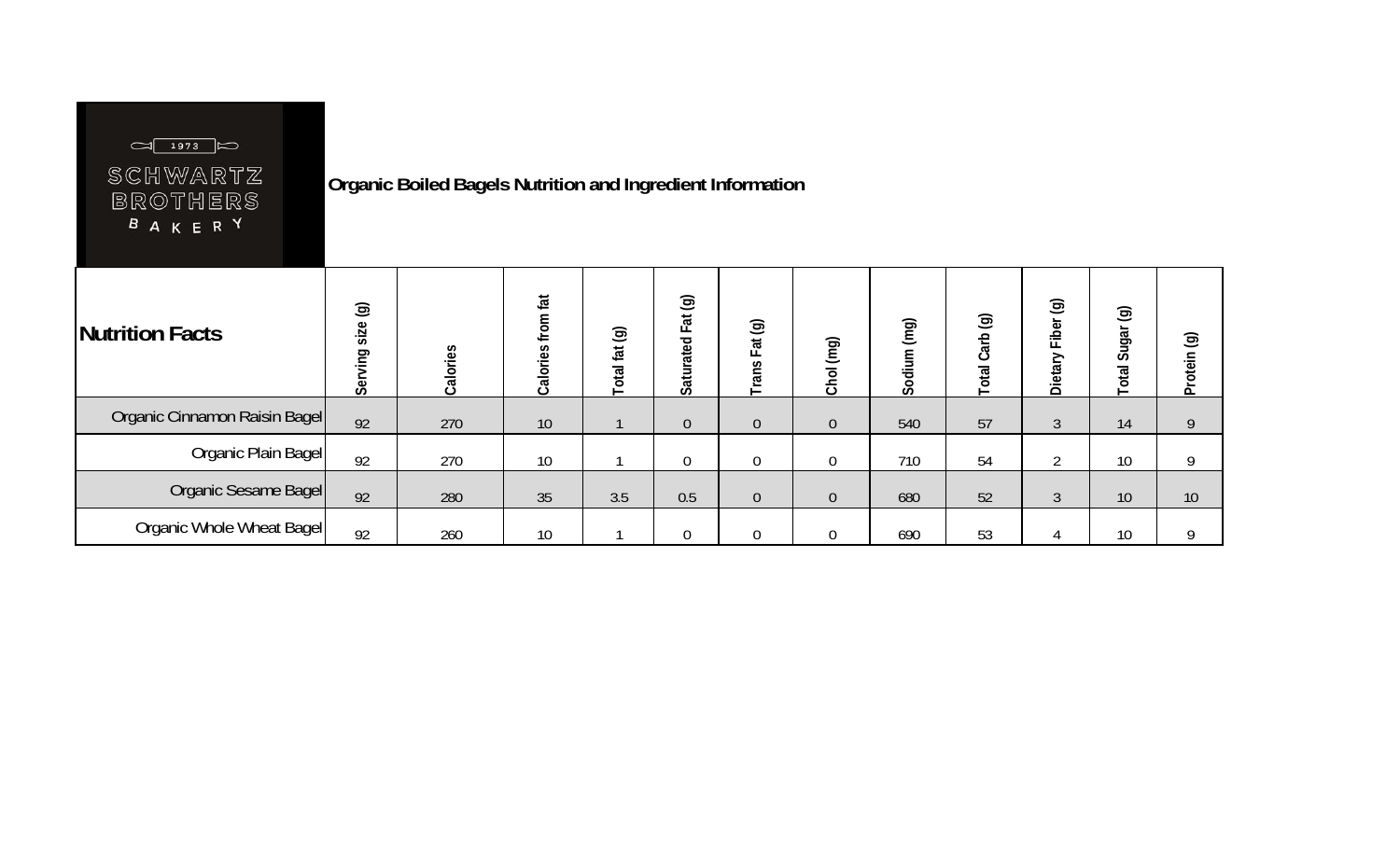## **Ingredients**

| Organic Cinnamon Raisin Bagel | Organic Wheat Flour, Water, Organic Cane Sugar, Organic Raisins, Organic Wheat Gluten, Sea Salt, Organic Dough Conditioner (Organic Wheat Flour,<br>Natural Enzymes, Ascorbic Acid), Organic Cinnamon, Organic Cultured Wheat Flour (For Freshness), Yeast, Organic Malt. |
|-------------------------------|---------------------------------------------------------------------------------------------------------------------------------------------------------------------------------------------------------------------------------------------------------------------------|
| Allergens                     | May Contain<br>Contains<br>Egg, Milk,<br>Peanut, Soy,<br>Tree Nuts.<br>Wheat.                                                                                                                                                                                             |
| Organic Plain Bagel           | Organic Wheat Flour, Water, Organic Cane Sugar, Organic Wheat Gluten, Sea Salt, Organic Dough Conditoner (Organic Wheat Flour, Natural Enzymes,<br>Ascorbic Acid), Organic Cultured Wheat Flour (For Freshness), Organic Malt, Yeast.                                     |
| Allergens                     | May Contain<br>Contains<br>Peanut, Soy,<br>Egg, Milk,<br>Wheat.<br>Tree Nuts.                                                                                                                                                                                             |
| Organic Sesame Bagel          | Organic Wheat Flour, Water, Organic Cane Sugar, Organic Sesame Seeds, Organic Wheat Gluten, Sea Salt, Organic Dough Conditioner (Organic Wheat<br>Flour, Natural Enzymes, Ascorbic Acid), Organic Cultured Wheat Flour (For Freshness), Organic Malt, Yeast.              |
| Allergens                     | May Contain<br>Contains<br>Egg, Milk,<br>Peanut, Soy,<br>Wheat.<br>Tree Nuts.                                                                                                                                                                                             |